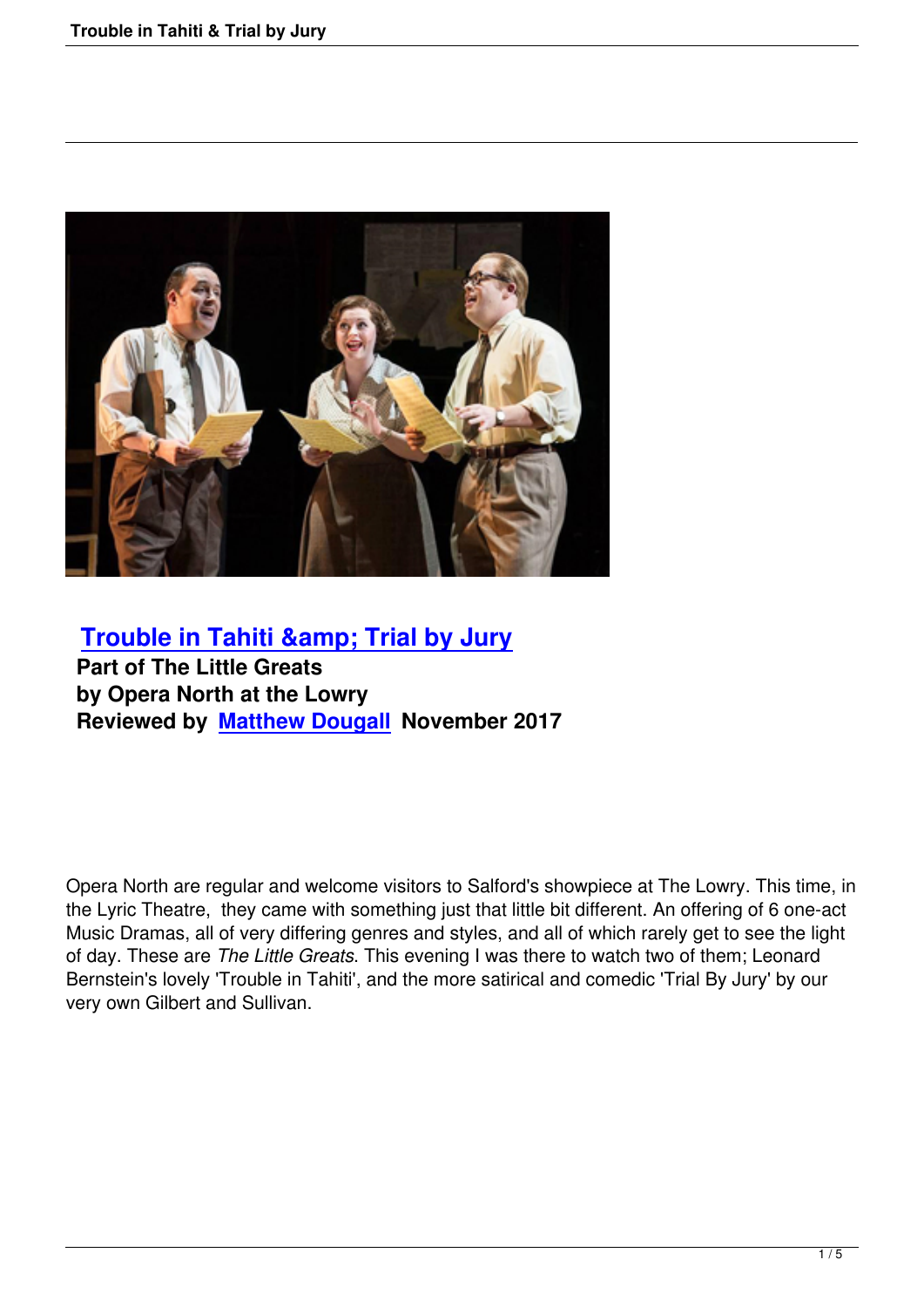I adore Bernstein in all his various musical incarnations from his jazzy, dance-hall popularist music to his highly classical compositions such as The Chichester Psalms and this, his one-act opera, Trouble In Tahiti. Perhaps a slightly misleading title really, since it refers to the title of a movie within the opera and the setting for the opera is a recording studio in somewhere-ville in 1950s America.

A simple but highly effective set, combined with authentic-looking props, costumes and a good lighting design formed the playground for the talented cast.

Sam and Dinah are man and wife and have hit the seven-year-itch! Things are stagnant and although both still love each other, they have difficulty communicating and find that they deliberately lie and try to avoid each other, yet neither really knows why. They find solace in the movies. Sam was played by **Quirijn De Lang** and Dinah was played by **Wallis Giunta**. Singing and acting was superb from both, and their chemistry electric.

A Greek-like chorus of all-singing and seemingly all-knowing plot-developing backing singers at the studio, sing and dance their way through the score juxtaposing their jolliness and dreams of Suburbia with the reality of a breakdown in marital communication and bliss. I loved the choreography here too, by **Tim Claydon**. The Trio were **Fflur Wyn**, **Joseph Shovelton**, and **Ni cholas Butterfield**

. The couple also have a young son. It's a non-singing, non-speaking role but nevertheless important, and in this production the young boy was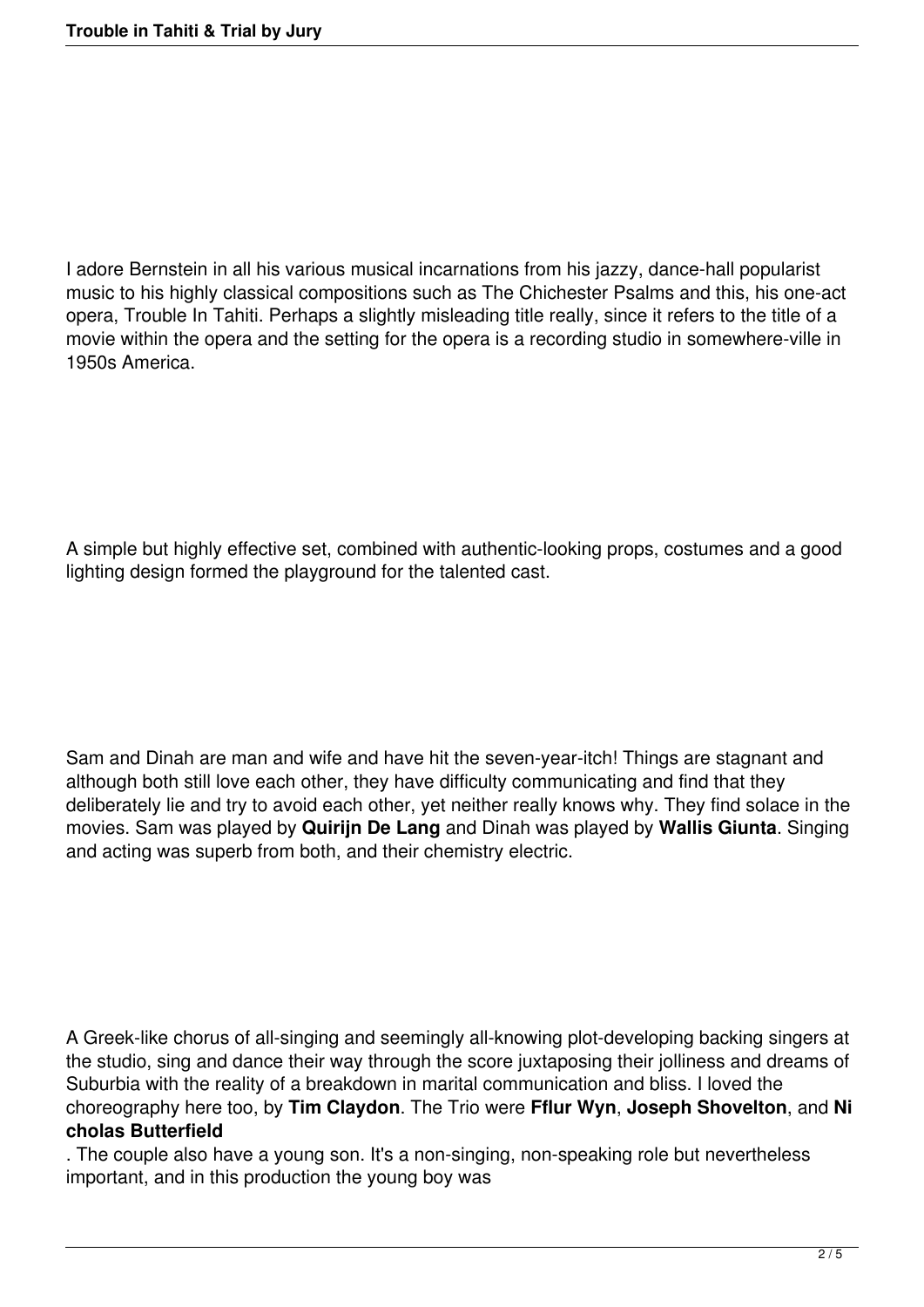**Charlie Southby**

.

After the interval we came back, and in the words of the immortal Monty Python, and now for something completely different!

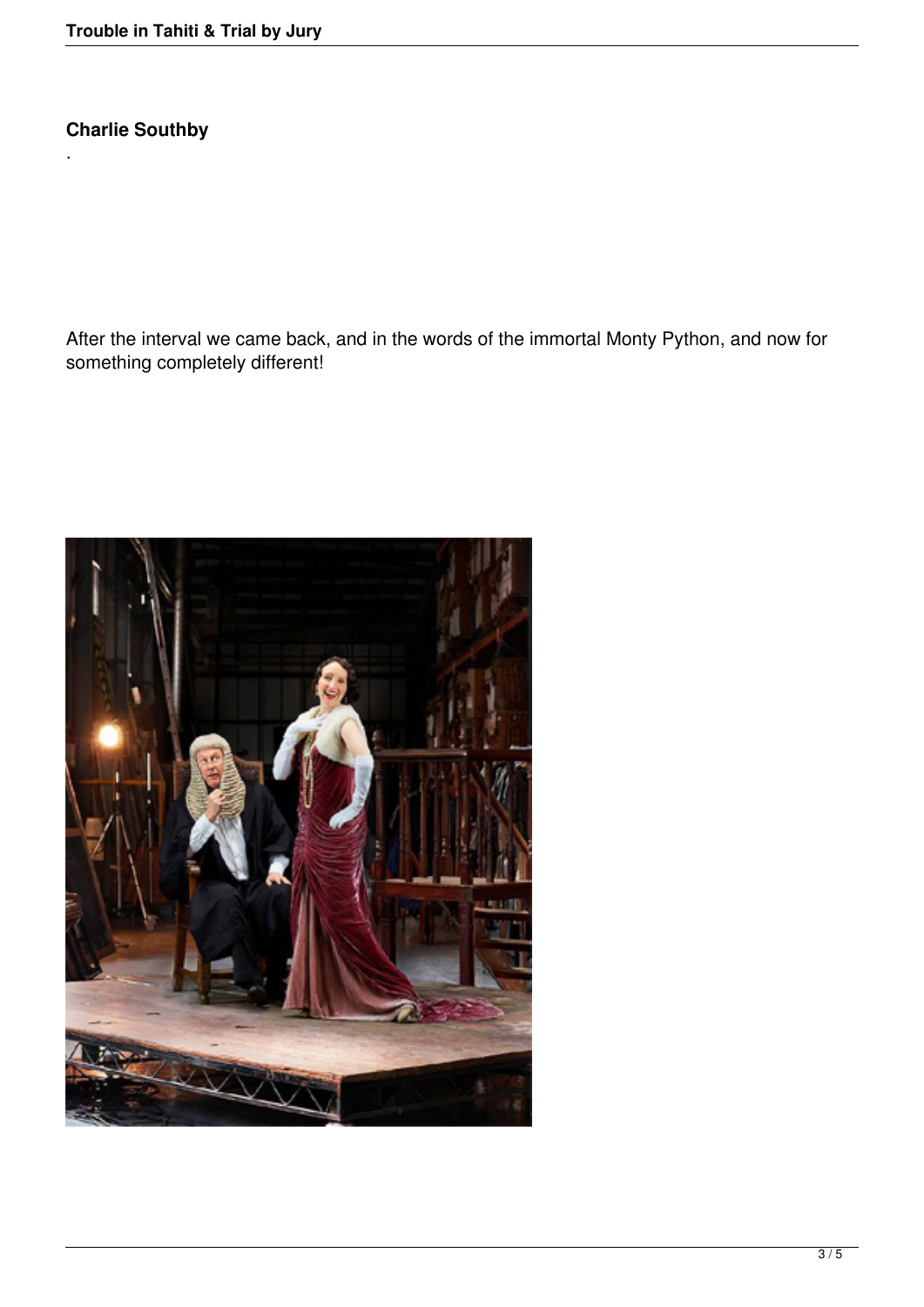Nothing can be more British or evoke the humour and nature of the British more than an operetta by W S Gilbert and Sir Arthur Sullivan. We have lauded and adored these operettas ever since they were first performed, and are a staple of many amateur Musical society to this day. Opera North also favour the works of this composer too, and although I hadn't until this evening seen them performed by Opera North, I had heard of their brilliance.

The last time I sat down to watch a G+S was in excess of 25 years ago, and have always tried to avoid them like the plague. The music, the style, the too-clever patter lyrics, the froppery... there is just something about them which usually makes me cringe! I was therefore, wondering just exactly what my reaction to Trial By Jury, tonight's short one-act offering would be.

I was pleasantly surprised. It was excellently produced, and the use of court furniture against a backdrop of black worked very well. Once again the singing, especially in this instance the choral singing was stunning, and the whole was just about the right length for me to enjoy without getting bored of it!

 The storyline, as with most G+S is a lot of nonsense formed upon a real and notable event of political interest which the duo were able to satirise; thus earning them their popularity and also notoriety. In this instance a film star is suing her lover for breach of promise to marry. In the end the judge decides to close the case early by marrying her himself.

If you love G+S, then you will love this. If you are new to G+S then this makes a superb introduction to the genre; and if, like me, you live in that half-way house, then there is still lots in it that is worth the taking; not least the lovely singing, and dammed silly acting! The large cast